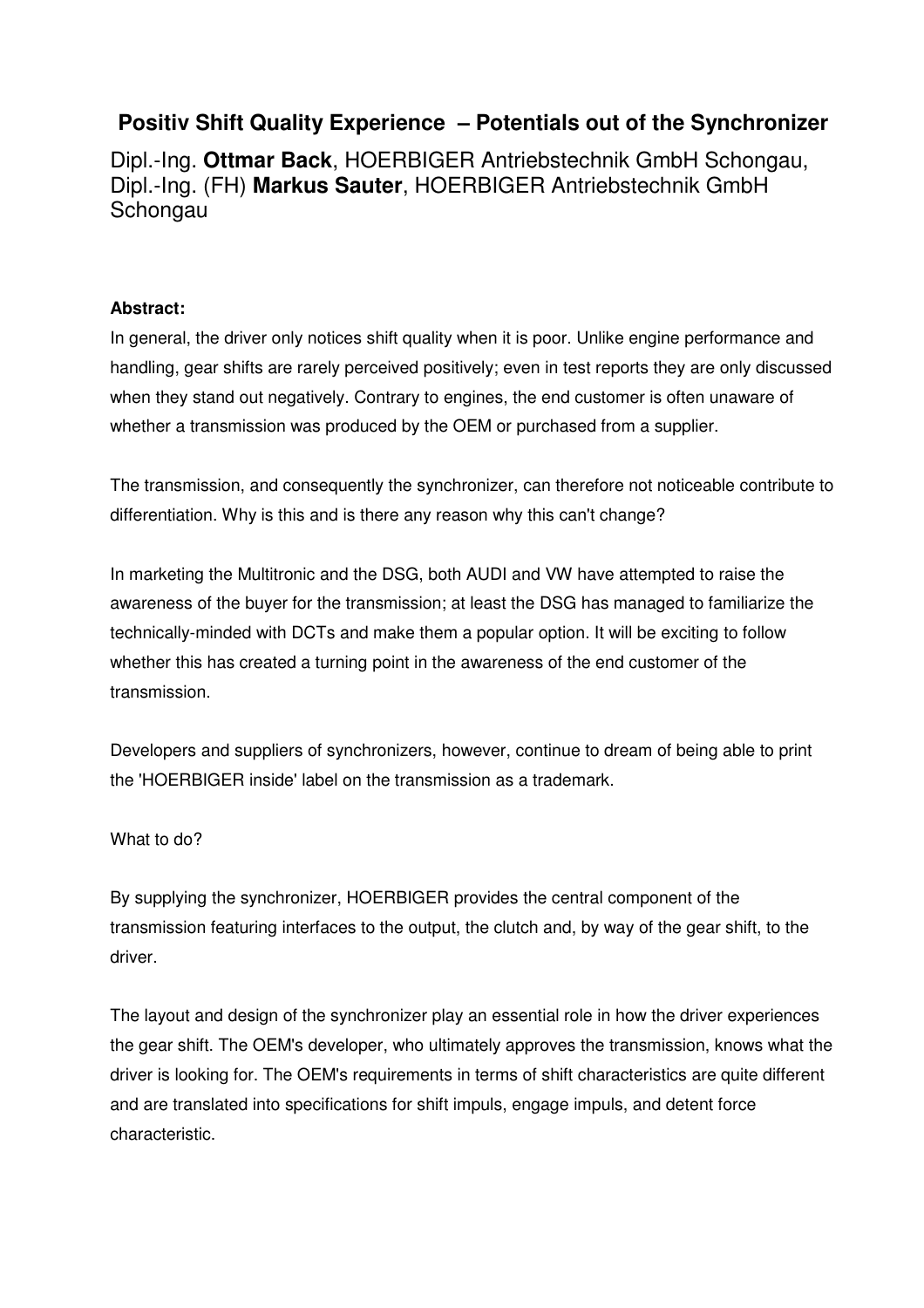This paper will highlight the factors that influence the shift quality in the synchronizer design and what interactions exist. Simulating the synchronizer allows for comprehensive analyses of the parameters that support a specific layout already in the design phase. In the simulator, the changes in the synchronizer come alive without hardware.

These tools can be used to also integrate the driver more closely in the creation of the shift quality and make good shift quality consciously tangible.

HOERBIGER is the specialist for synchronizers in manual transmissions, AMTs, DCTs, and transfer cases. The product range encompasses all sizes for use in passenger cars and light trucks.

In addition to extensive synchronizer system application and manufacturing know-how, HOERBIGER also has the expertise required for developing, testing and evaluating shift systems.

HOERBIGER offers comprehensive development services both during the product creation process and for solving problems during the series production phase or with new vehicle applications.

#### **1. Introduction**

.

Shift quality discussions are one of the central topics during the development phase of transmissions. The specification sheets set out characteristic values related to the shift quality. Achieving and adhering to these characteristics, for example shift impuls, can be covered only partially directly through the design of the synchronizer. The interaction of the overall system is frequently described with the demand for adherence to the targets of specific ATZ (Automobiltechnische Zeitschrift) ratings. This definition, however, is of little help to the developer of synchronizers because, for one, he only contributes a sub-system and, secondly, has no way of predetermining the system behavior independent of the transmission and the vehicle. The design and configuration are consequently based in large parts on experience. Beforehand, measures for defining suitable configurations and adjustments for the specific application are virtually non-existent. The shift quality can only be subjectively evaluated in the vehicle. Measurements must then be used to identify the features in the shift process on which the subjective assessments are based. If the development is done in a pilot production vehicle, it is quite possible for changes in the shift quality to occur again with the transition to the production vehicle.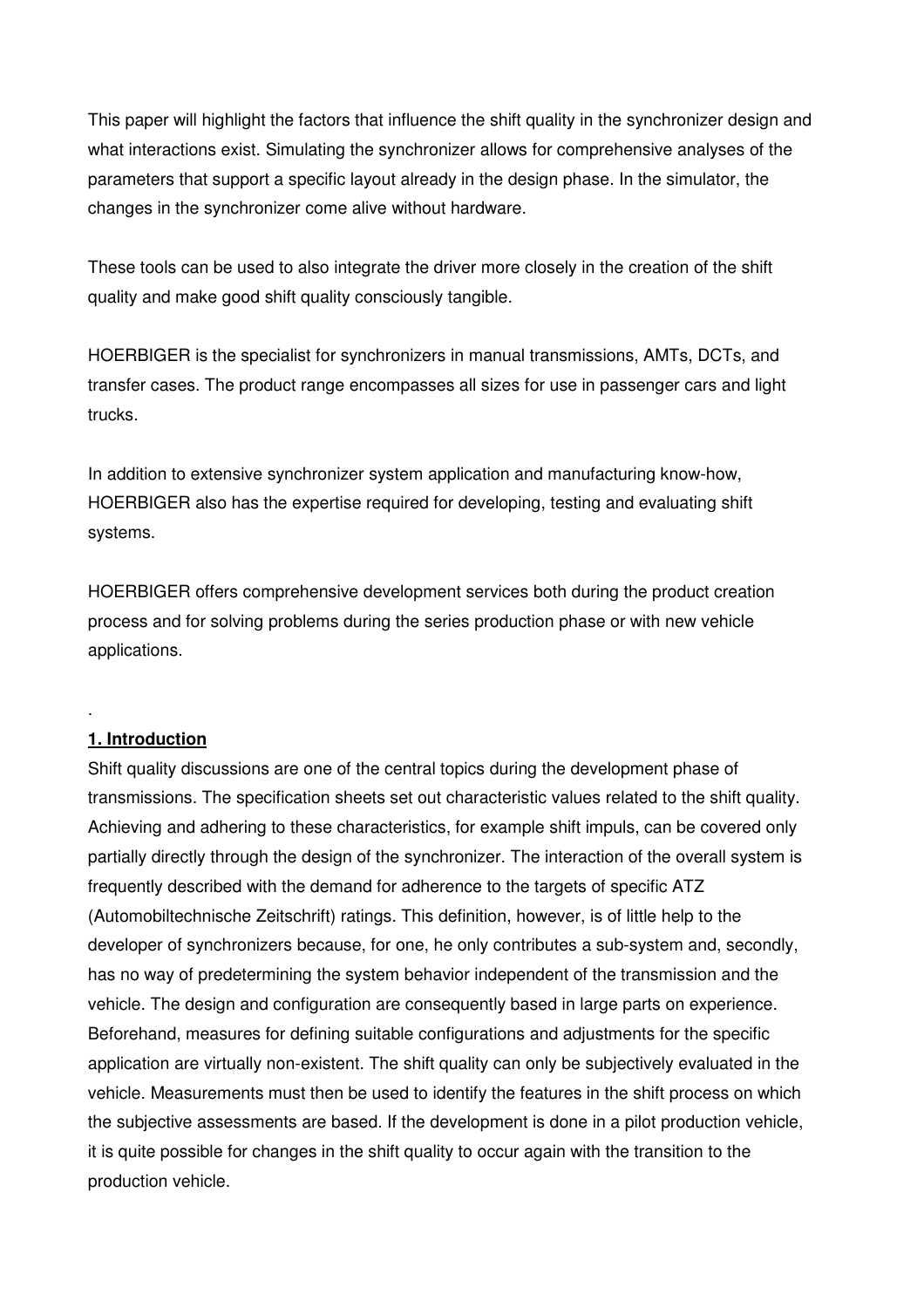The complexity of the factors influencing the shift quality generally leads to the mutual delegation of responsibilities and there is the risk that objective discussions are impeded.

To objectify the efforts aimed at optimizing the shift quality and align them more closely with the end user of the vehicle, this paper highlights a way in which the user's subjective expectations can be determined using a simulator and, in addition, how parameters can be derived that provide the developer with clear targets.

This procedure makes it possible to optimize the development to the requests and expectations of the end user, which is an important prerequisite for the end user's positive experience.

## **2. The Function of the Synchronizer System in the Vehicle**

In vehicles, synchronizers are used for manual transmissions, automated manual transmissions, and double-clutch transmissions. All applications share the basic functions of the speed synchronization between the transmission shaft and gear wheel as well as of the connection between the shaft and gear wheel for torque transmission. In addition, a variety of other requirements must be considered depending on the application.

In manual transmissions, the gear shift lever and linkage establish a direct connection to the driver. Consequently, the demands placed on comfort are the highest with this application. The shift forces should be as low as possible for all operating states, and especially when the transmission is cold, the gear should not only be shiftable, but the forces required for shifting should be as imperceptible as possible. The noticeable definition of the shifting comprises many aspects. The driver should be given clear feedback on the shift process and be able to clearly determine when the gear has been engaged.

In the double-clutch transmission, an actuator controls the synchronizer. The shift speed depends on the driving situation and on the available actuator force. Because the driver is not shifting the transmission, shift noises must be eliminated and the transmission must shift smoothly.

| function       | problem / fault      | driver's perception         |
|----------------|----------------------|-----------------------------|
| disengage gear | high disengage force | clunk in drive line         |
|                | low disengage force  | unintended disengagement of |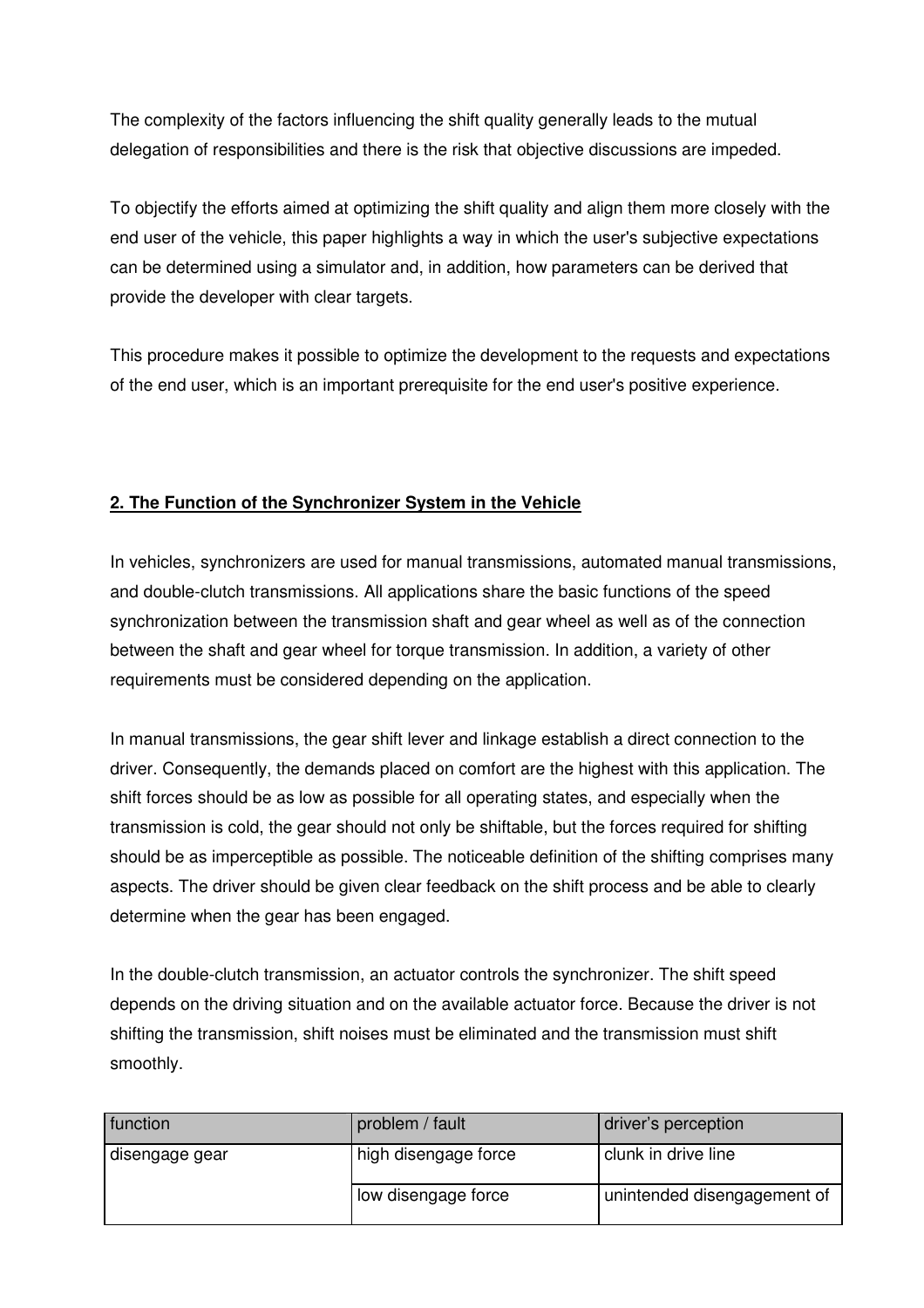|               |                                | gear                     |
|---------------|--------------------------------|--------------------------|
| select gear   | select force too high          | notchy gate change       |
|               | select force too low           | poor definition          |
|               | soft endstop                   | poor definition          |
| synchronizing | synchronizer capacity too low  | high shift effort        |
|               | synchronizer capacity too high | clunk in drive line,     |
|               |                                | bouncing at shift lever  |
|               | insufficient blocking safety   | bouncing at shift lever, |
|               |                                | scratch noise,           |
|               |                                | engagement disabled      |
| engage gear   | double bumb                    | bouncing at shift lever  |
|               | blocking                       | engagement disabled      |

Figure 1: Driver's perception on shift problems in MTs

### **3. Interface to the Driver**

In vehicles with manual transmissions, the gear shift lever creates a direct link between the driver and the shift elements. The driver is actively aware of the shift process and expects the sequences he knows and has learned. These include noise and load changes during engagement and disengagement. Whether a gear shift is good or poor depends significantly on the experiences and related expectations of the driver. Simply switching to a different vehicle may lead to unfamiliar shift processes and, along with this, the related unpleasant perception.

While vehicle manufacturers will strive to optimize the shift processes of their vehicles, they will change familiar patterns only gingerly. The related customer retention involves not only the gear shifts, but the entire layout and operation. The driver is supposed to be at ease in a vehicle "of his brand" from the very start. This also includes that the operation that was learned can be used and that the handling of the vehicle is consistent with the previous experiences.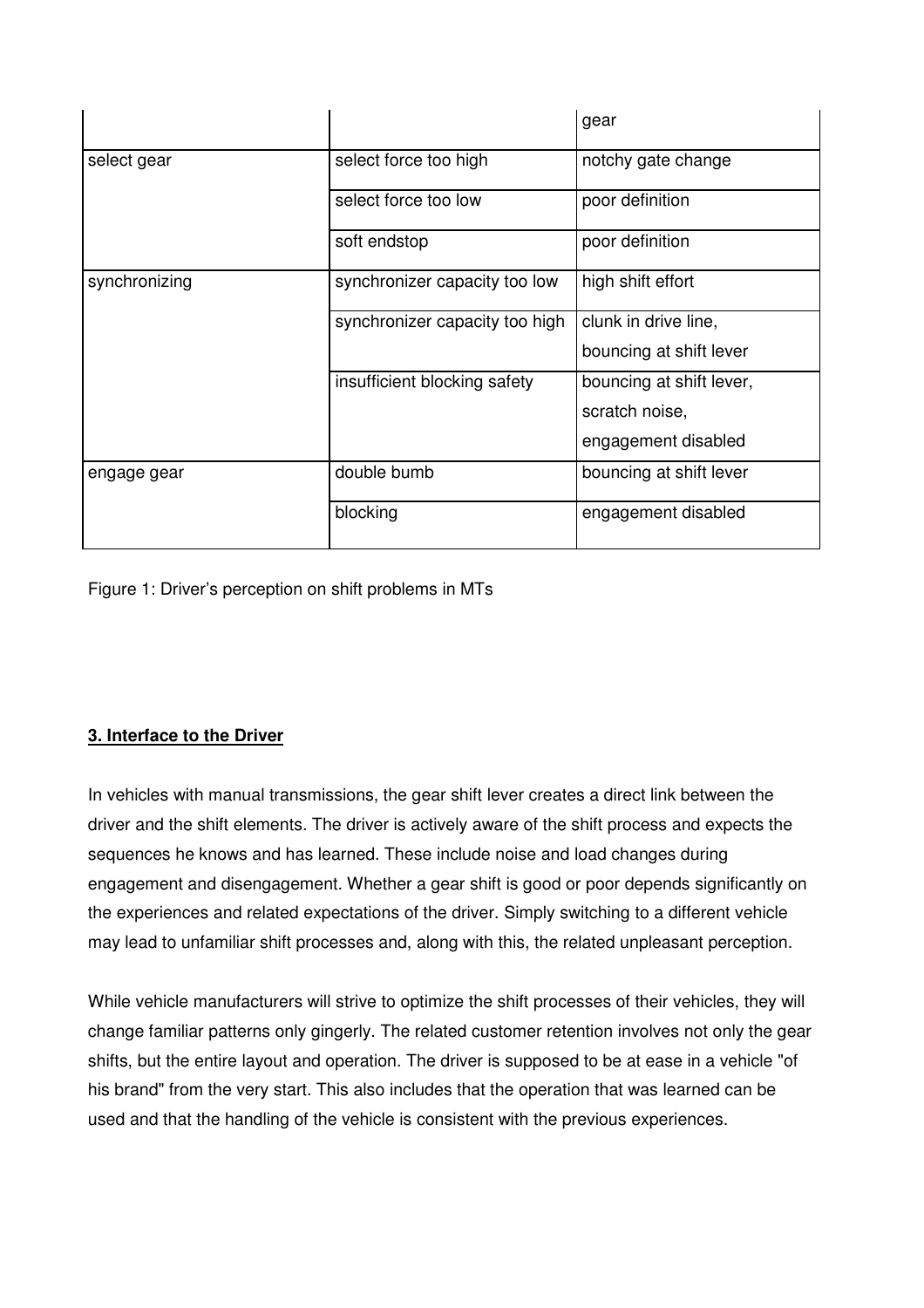Vehicles equipped with automated transmissions and double-clutch transmissions lack the direct interface between the synchronizer and driver. While the driver can still issue shift commands in the manual mode, this option no longer exists in the automatic mode.

This inevitably leads to a fundamental change in the perception and evaluation of the gear shifts. Ideally, the driver will detect the shifts only on the tachometer. Yet reality is slightly different.

In vehicles with automated manual transmissions (AMT), the torque flow is still interrupted when changing gears by the opening of the clutch. The driver notices this interruption and the engagement and disengagement quality. Its assessment is particularly negative if the interruption takes too long and, additionally, intense load change reactions are perceptible. The synchronizer plays only indirectly a role in this. It is one of the components that determines how long it takes for the new gear to be synchronized and engaged.

In vehicles featuring double-clutch transmissions (DCT), the interruption of the torque flow described above is completely eliminated, so that ideally the gear shifts can only be detected based on the tachometer and changes in the engine sound. The gear change per se merely involves the switching from one clutch to the other.

The synchronization process is carried out independently of this in the no-load subtransmission before the clutches are switched. The driver cannot associate the resulting noise (e.g. clicking) or bucking motions, and these create insecurity.

In all cases, the synchronization must not be noticeable and unpleasant for the driver. This realization also explains the problem that the developer is faced with. In general, the driver cannot provide any useful responses to questions as to how the flow of a gear shift should be or how it should feel. The gear shift lever is operated according to a learned pattern; it is not a conscious act. It is therefore only noticed when it varies from the known pattern.

The driver evaluates a gear shift as being precise, notchy, spongy or sluggish, for example. These terms do not directly relate to the technical conditions of a transmission; in general, they are shaped by comparisons with everyday processes. Because the shift process is influenced by all the elements of the shift system (gear shift linkage, synchronizer, drive train etc.), these elements are all considered in the shift comfort evaluation. In order to translate these terms into physical properties, the driver must be offered different gear shifts which he then evaluates.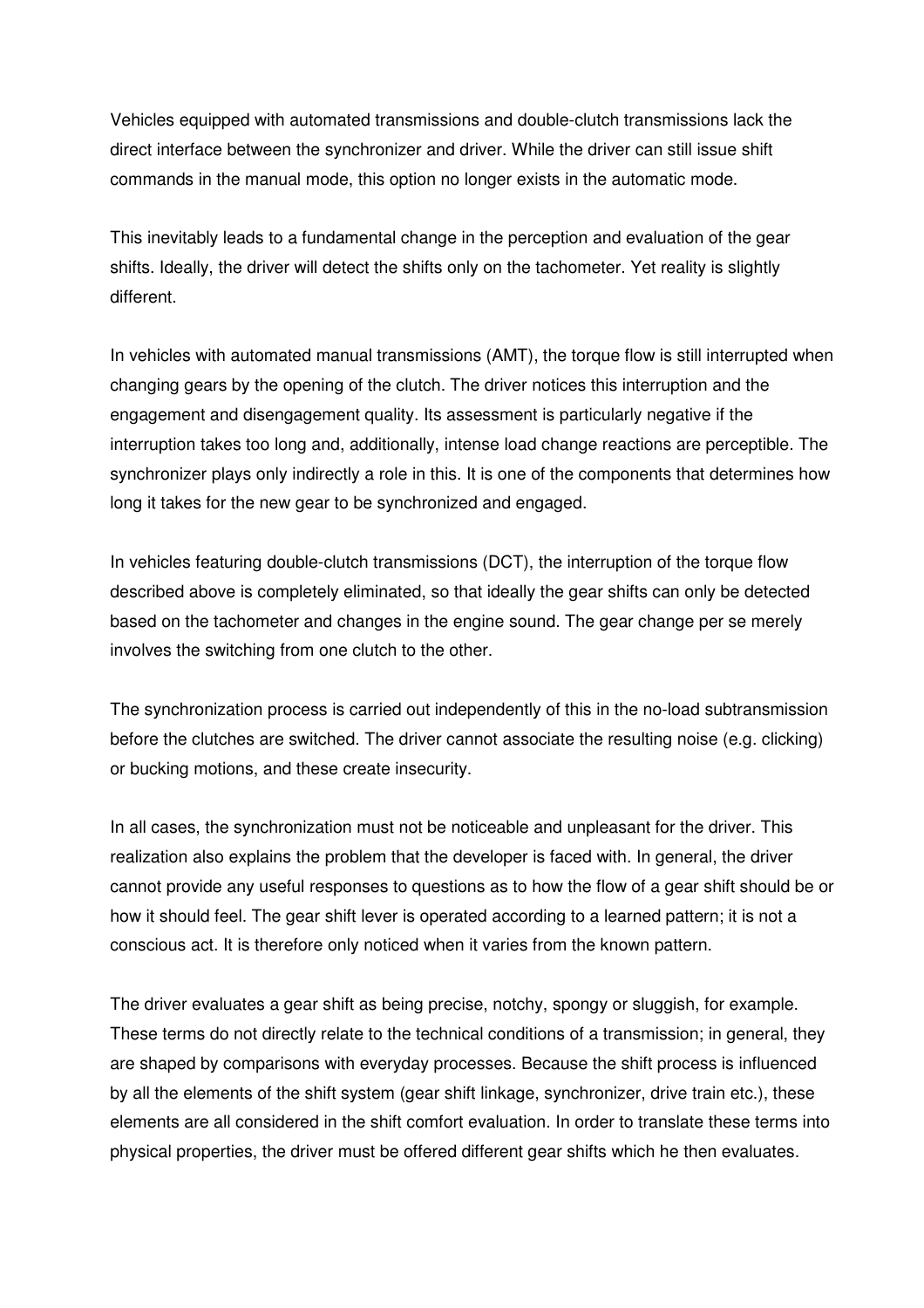

Figure 2: What is the correlation between perception and measurement?

Once a correlation has been successfully established between objective shift processes and subjective descriptions, the developer can take deliberate action to improve the shift quality and hence the perception by the driver.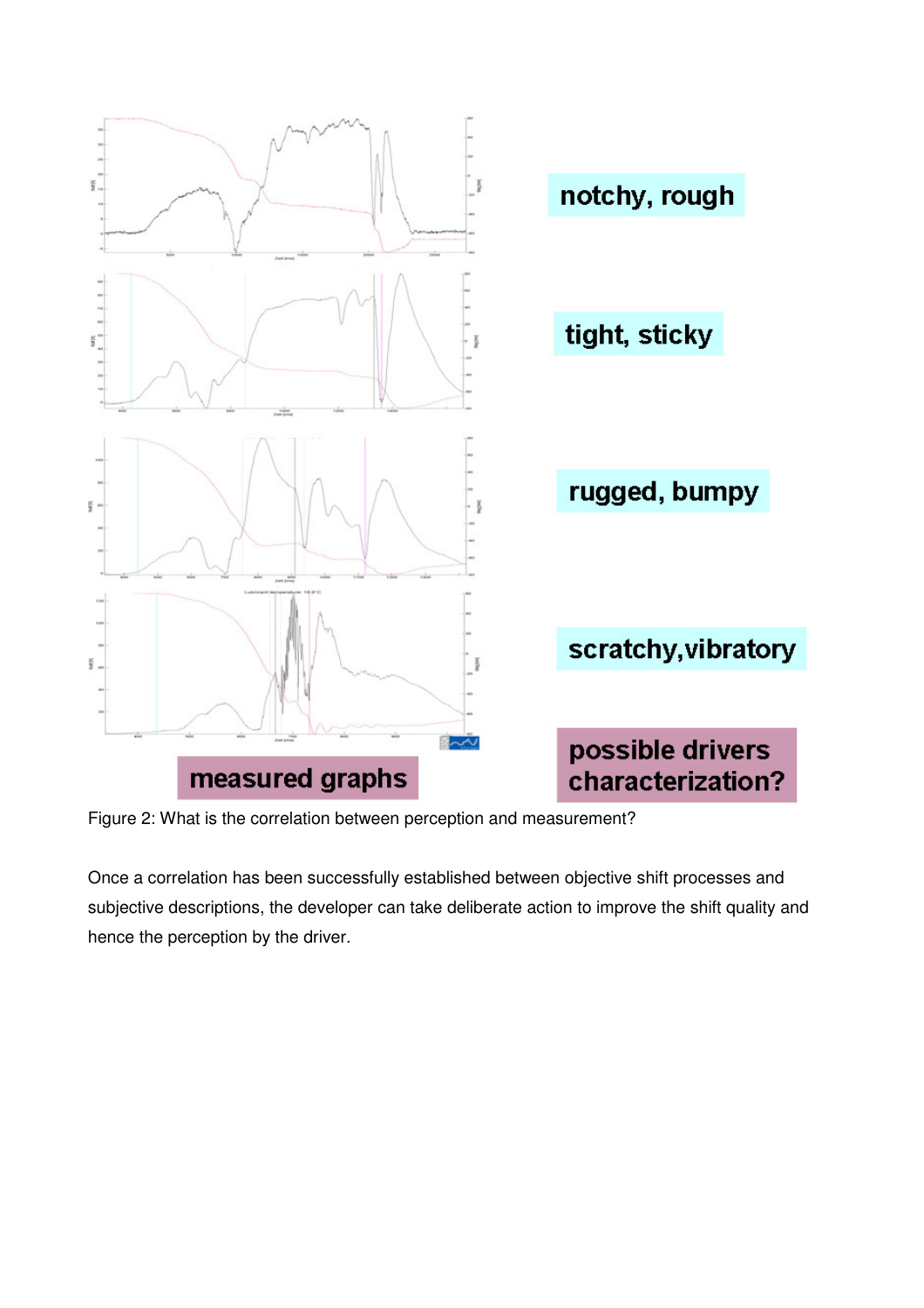#### **4. What can simulations contribute?**

Today, specification sheet requirements such as shift force integrals or the maximum allowed shift forces at the gear shift lever are the norm. They can be varied in the simulation model and subsequently verified on the simulator.

It is possible to analyze the effects of the friction system, e.g. friction coefficient curve and chamfer angle of the blocking teeth. Likewise, properties of the overall transmission system, e.g. drag torque, detent forces, mass, etc., can be varied and their impact on the specification sheet requirements can be spotlighted.

The results of the simulation can be used to derive the design of the synchronizer system. The results greatly depend on the quality of the models used for the drive train and shift system. Negative influences from the transmission and vehicle environments, such as detent elements, gear shift lever ratios, drive train dynamics, internal friction, elasticity and damping, can be compensated for by measures in the synchronizer systems only conditionally. The simulation therefore examines primarily modifications to the shift system and provides suggestions for optimization.

The dynamic simulation and analysis of shift processes and the evaluation of the shift quality are carried out after the validation on component test benches developed in-house and, following the system analysis in the transmission, by measurements on the test bench and in the vehicle.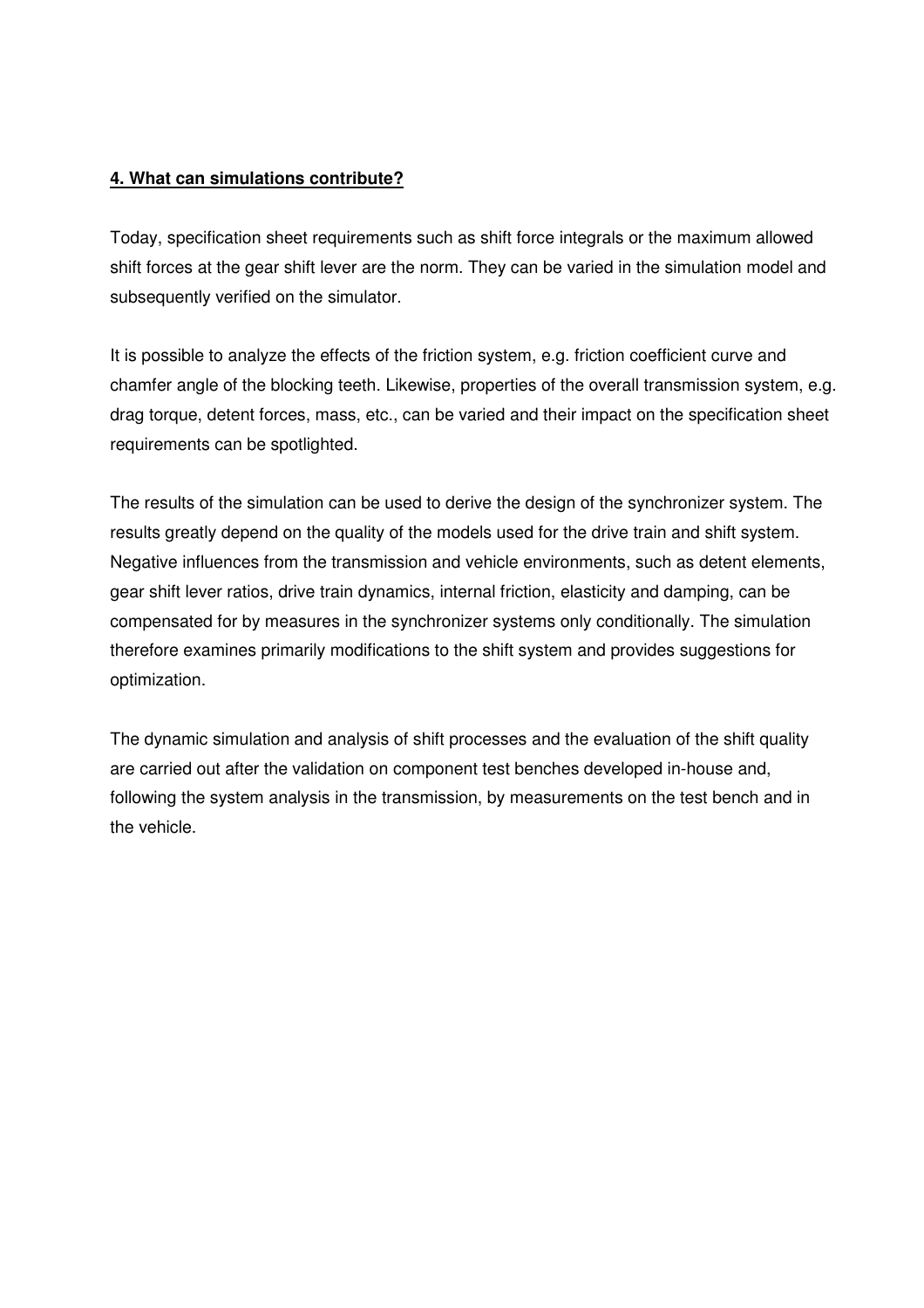

Figure 3: Simulation model validated by measurements

Simulating the synchronizer allows for comprehensive analyses of the parameters, which support a specific design early on. By deliberately varying the parameters based on statistical test methods (Design of Experiments, DoE), shift comfort analyses and optimizations can be objectively examined and evaluated as early as the design phase.



Figure 4: Application of simulation for shift system optimization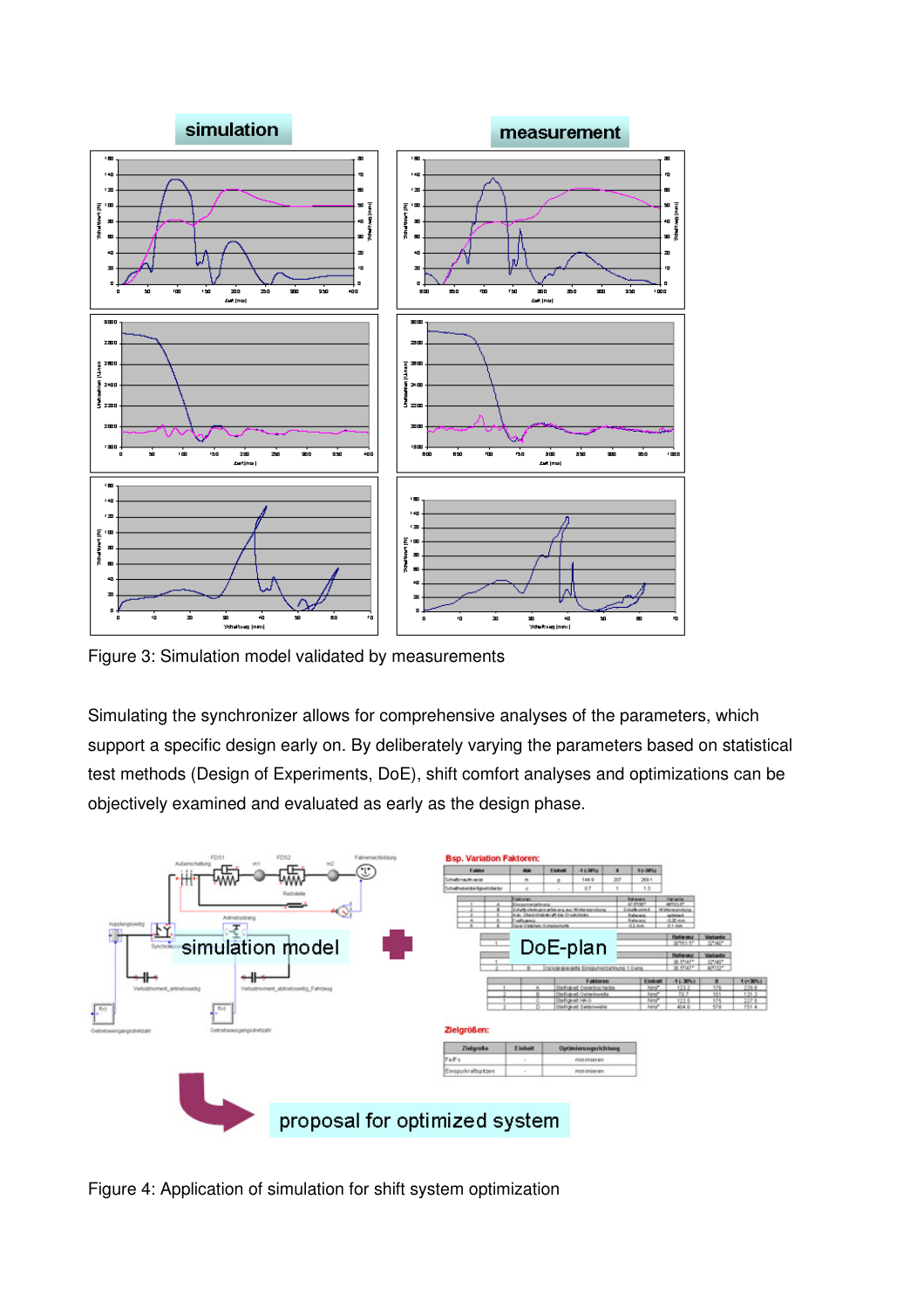### **5. Shifting with the HOERBIGER Shift Simulator**

#### Can shift quality be generalized?

The challenge and the objective of the HOERBIGER shift simulator is to subjectively evaluate different real transmission types, in consideration of complete vehicle models, under constant overall conditions.

Using the simulator, the shift comfort analyses in the transmission are carried out and evaluated without real hardware. Select parameters can be directly defined and changed via a real-time platform. Immediately after that, the haptic evaluation of the effects takes place using force feedback shift force actuators in the simulator.

The shift simulator can be operated in several modes.

Based on a behavioral model (force-travel relation), modifications to the shift gate and detent force curves as well as the influence of frictional forces and rigidity become transparent and traceable. This allows for comfort features and specification sheet requirements to be highlighted and put up for discussion.

The HOERBIGER shift simulator makes it possible e.g. to "feel" the perception of a  $2^{nd}$  pressure point with a rising shift force or increasing shift impuls.

It is possible to subjectively evaluate and answer questions such as where are the thresholds of load peaks for transmissions that are suitable for customers and are characteristics such as the position or time of the disturbances decisive for the evaluation.

Example: Load impulse when engaging the gear of 3 Ns

- $\triangleright$  What are 3 Ns?
- $\triangleright$  How does a impulse of this magnitude feel at low and high forces?
- $\triangleright$  Is the position or the time of the impulse decisive for the evaluation?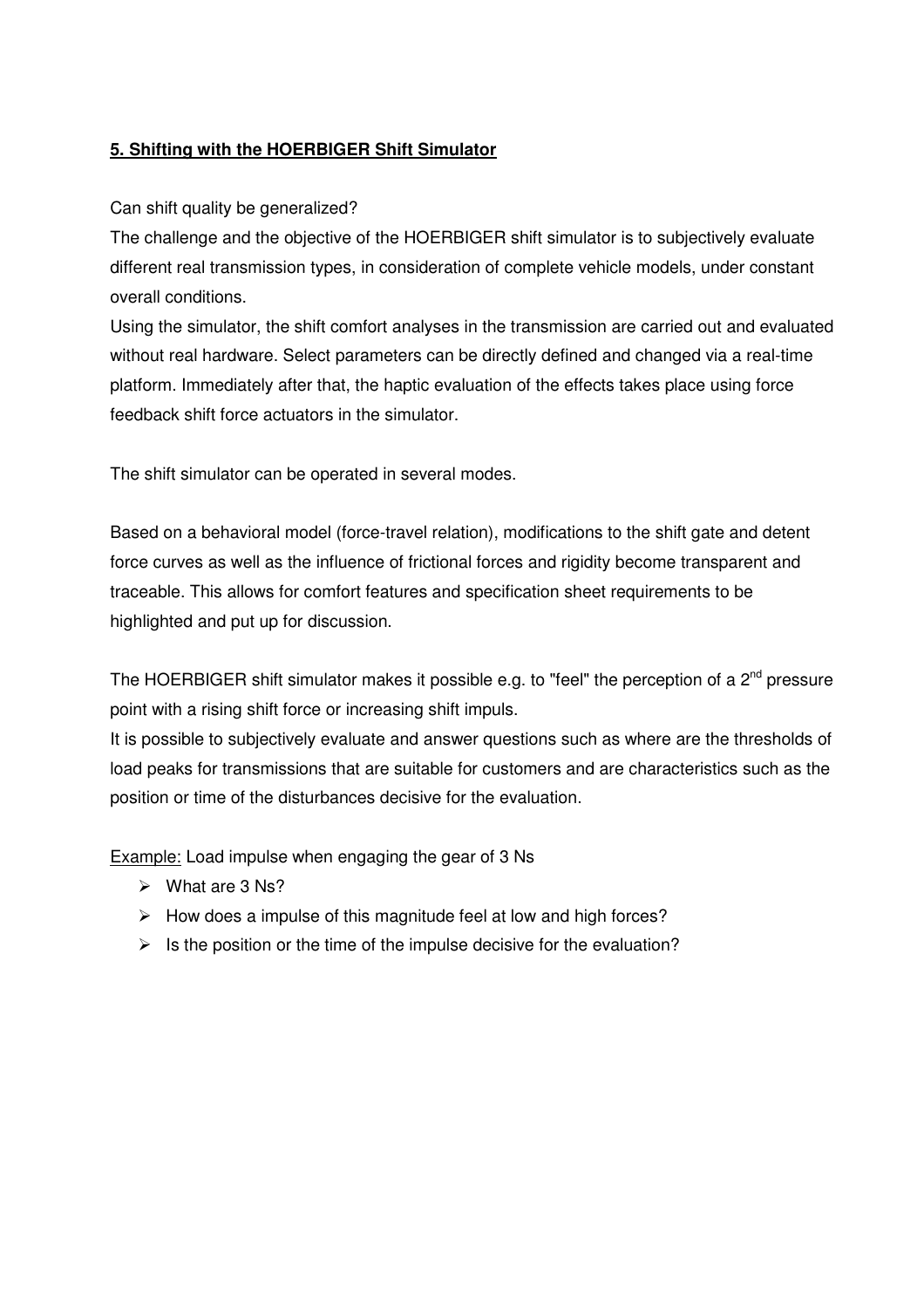

Figure 5: Development process using the shift simulator

The shift simulator can also be operated with a physical simulation model of the overall vehicle – including the drive train, the transmission with its components, shafts, wheel sets and synchronizers as well as the shift lever and linkage.

The model comparison is carried out using real vehicle measurements.

Factors like changes of geometric parameters and characteristic curves, such as friction coefficient curves, are then displayed and promote the understanding of the system. Moreover, it allows areas of responsibility of the customer-supplier relationship to be defined and improvement potential to be highlighted.

Discussions for a better understanding of the shift comfort can take place directly on the simulator, and threshold ranges can be established. This also helps to gain clarity with respect to concepts and the common technical jargon between internal and external customers as well as suppliers, e.g. grinding, grating, washboard road behavior, crashing, toughness, blocking, synchronizer humming, tight, sporty and comfortable.

The shift simulator from HOERBIGER supports the developers at an early stage of the concept phase of the product creation process in the design and evaluation of innovations. Moreover, the simulator is used for customizing, i.e. for adjusting and configuring the optimal customer design, shortening the development cycle through reduced development periods and prototype costs.

This allows the influences of the synchronizer on the transmission, and hence on the shift comfort, to be simulated and highlighted early on, lastingly improving the quality. In the simulator, the changes in the synchronizer come alive without hardware.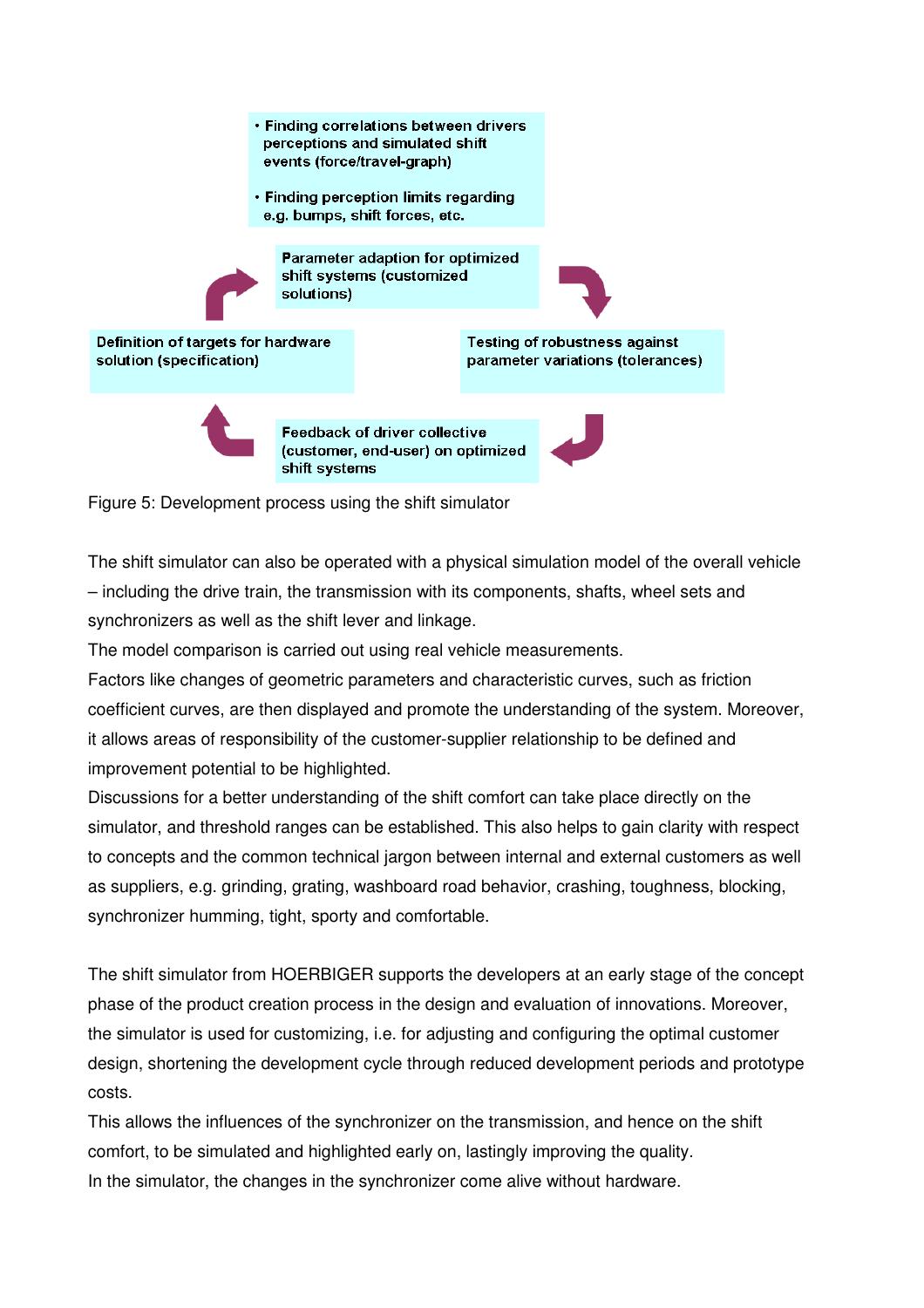#### **6. Shift Quality Optimization Procedure**

Having the different analytical, simulation and evaluation tools available allows procedures to be matched to the respective task.

Within the scope of classic development processes, and also with problems that occur during series production, the analysis using vehicle measurements ranks at the top. Experts can use the findings from the measurements to derive modifications.

If this is not sufficient, an option is to create a simulation model, reconcile it with the vehicle measurements, and solve the problem through deliberate parameter variations. The statistical DoE test method advantageously reduces the number of combinations to be analyzed and additionally identifies the significance and interactions of the parameters under review.

These procedures come into play at a time where the design has already been completed and a large portion has been invested in the production tools. By this point, the development process has been carried out, to the extent possible, based on specification sheet requirements. Demands that are placed on the shift quality, such as those defined in part in the form of ATZ ratings, can only be evaluated in the overall system, that is, in the vehicle.

The use of the shift simulator makes it possible to directly correlate the driver's assessments to the parameters of the components of the shift system. Gear shifts evaluated positively by the driver can thus be reconciled with shift force curves, and additionally it is possible to determine the design parameters required to achieve pleasant shift force progression.

Figure 6 shows how the shift simulator can be integrated in the development process. The analyses on the shift simulator can be used to establish which shift impulses and which load peaks are acceptable to the driver, and how the external shift mechanism and the detents influence the driver's evaluation. The simulator tests can be carried out with the customer's developers, and the results can be added as specification sheet items and defined for the aspired shift quality.

A key prerequisite is that the behaviors of the drive train and of the external shift mechanism correspond to those of the target vehicle. The OEM must supply the relevant information for modeling the vehicle periphery.

Following the simulator sessions, the simulation enables further analysis of the parameter effects, and in particular interactions and the robustness of the results can be verified. Only then should the system configuration and the component design be established.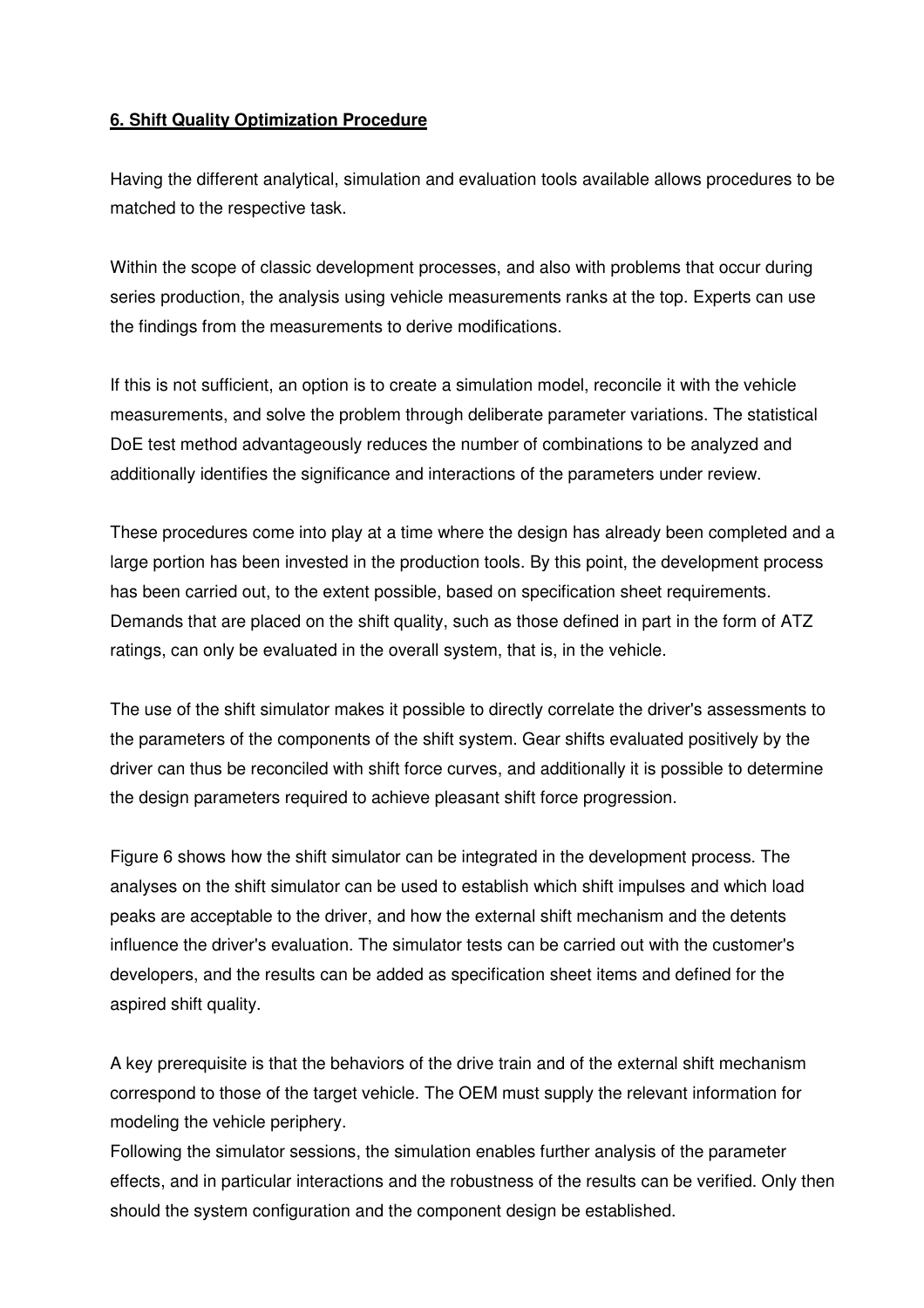In general, there will be no one ideal solution that optimally satisfies all the requirements. It is therefore useful to develop variants that emphasize different characteristics. For example, in one case the focus could be the lowest possible shift forces, and in another the emphasis could be placed on minimizing the load peaks.

The corresponding prototypes are measured and subjectively evaluated in the third phase in the vehicle. If the models are of good quality, the comparison of the recorded measurements with the results from the simulation and the simulator tests should confirm the intended optimization direction. If the concordance is insufficient, the models must be calibrated based on the measurement, and a second development cycle must follow.

While comprehensive experience is available for modeling the synchronizer component, the implementation of the drive train may be more problematic. Here it is recommended to carry out prior measurements and not to rely solely on the OEM's information.



Figure 6: Combined development process

The procedure set out above takes place in the known development environment and only includes the shift quality evaluation of the customer's developer. The end user is ignored here.